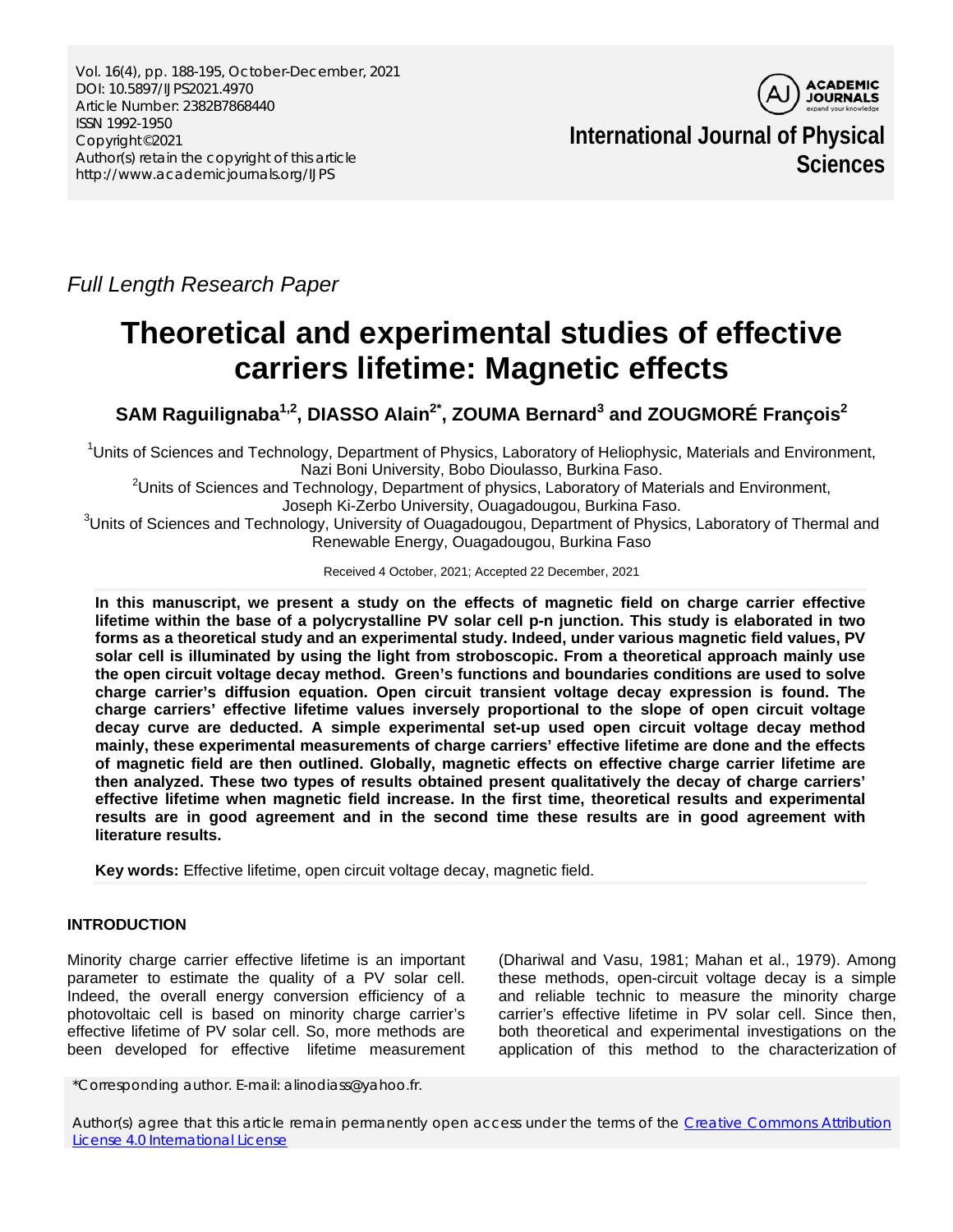

**Figure 1.** Experimental set-up (Sam et al., 2012).

photovoltaic devices have been discussed and the technic extended (Jain, 1981; Agarwal et al., 1982).

In this manuscript, we present a technic to measure charge carrier effective lifetime of PV solar cell method. This method mainly used open circuit voltage decay conditions. Firstly, experimental set-up is presented, study assumptions are made and experimental conditions are described. Secondly, in this study, new analytical expressions of excess minority charge carrier density and transient open circuit voltage were determined from mathematical formulation. Thirdly, theoretical and experimental results on charge carrier effective lifetime in a polycrystalline silicon p-n junction under magnetic field are found and analyzed. The effects of magnetic field on effective charge carrier lifetime are then analyzed.

### **MATERIALS**

The list of experimental set-up material is as followed: A monofacial silicon solar cell manufactured by MOTCH INDUSTRY; a pulsed light source MINISTROB PHIWE, a digital oscillo-scope TECKTRONIX model TDS 10013, a computer INTEL 586, a power supply 0-12V DC/ 6V-12V AC , a tesla meter and Helmholtz Coil. The experimental set-up is presented on Figure 1.

The experimental system principle operating is identical than that described by Sam et al. (2012, 2016). In addition, the stroboscopic flash used is considered near AM1.5. Also, any external or internal factors which can perturb PV solar cell operating conditions were neglected (Ba and Kane, 1995).

At time t=0, the PV cell is illuminated with the multispectral flash which establishes a steady state characterized by the potential  $V_2$ corresponding to an operating point called 2 (Figure 2). At time t=Te, the flash is abruptly cut off. The voltage  $V_2$  drops from  $V_2$  to  $V_1$ corresponding to a new operating point denoted 1. The decay of voltage from  $V_2$  to  $V_1$  is recorded on a digital scope connected to an external hard drive.

External hard drive permits to save experimental data for the rebuilding of the signal response later. Kaleidagraph software is used to convert complex data obtained during experimentation

into transient voltage graphs.

#### **METHODS**

A bifacial polycrystaline solar cell operating under a various magnetic field was considered. This PV solar cell, because of its manufacture technic, is constituted of several grains of different sizes and forms separated by grain boundaries that are considerable recombination centers. For the modeling of the processes of generation, diffusion, and recombination, the polycrystalline, PV solar cell was considered as a regular array of many unit cells with dimensions 2a, 2b and H (Figure 3). This modeling of polycrystalline solar cell structure was described in detail by the authors of references (Ba et al., 1993; Diasso et al., 2020a; Charles et al., 2000; Toure et al., 2012). With this hypothesis, the properties of polycrystalline solar cell can be described by a study of generation, diffusion, and recombination processes only in one grain. Figure 3 shows the theoretical model for a sample grain. The following assumptions for this study to solve diffusion equation are:

1. The emitter and space charge region contributions are neglected to the photocurrent production, so the majority of the current is provided therefore by the base (Diasso et al., 2020d; Dieng and al, 2011; Mohammad, 1987).

2. The grains are under parallelepipedic shape (2a 2b and H) and the joints of the grains are perpendicular to the junction (Mohammad, 1987).

3. The surfaces between two adjacent grains and perpendicular to the junction are characterized by the same carrier recombination process evaluated by a grain boundary recombination velocity (Mohammad, 1987):

$$
Sgx = Sgy = Sg \tag{1}
$$

The magnetic field is oriented according to the direction *oy*  $\overline{\phantom{a}}$ ,

 $B = Boy$ . It is therefore perpendicular to the depth of light penetration in order to observe the effect of the strength of Lorentz on the charge carriers;

4. The solar cell is uniformly. Then, we have a generation rate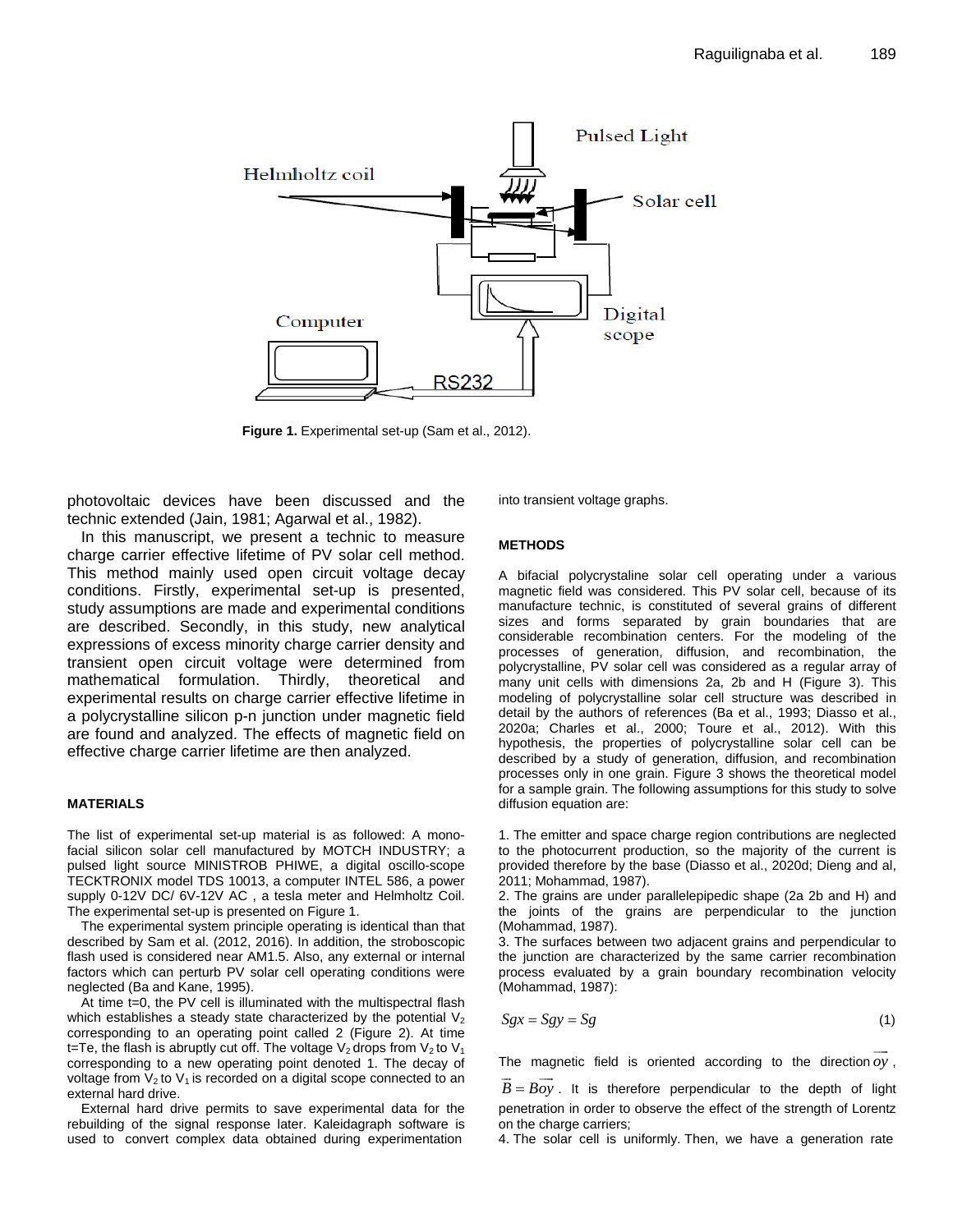

**Figure 2. Operating mode.** 



**Figure 3.** A theoretical model of grain with external magnetic field.

depending only on the depth in the base z; 5. The insulation level number (sun number)  $n = 1$ .

In the base, the minority charge carriers are electrons, and charge carriers density expression is given by the resolution of the Equation 2:

$$
\frac{\partial \delta n}{\partial t} = \frac{1}{e} \vec{\nabla} \cdot \vec{j}_n + g_n - r_n \tag{2}
$$

 $g_n$ ,  $r_n$  are respectively the rate of generation at the distance z and rate recombination of charge carriers. The current density  $\vec{j}_n$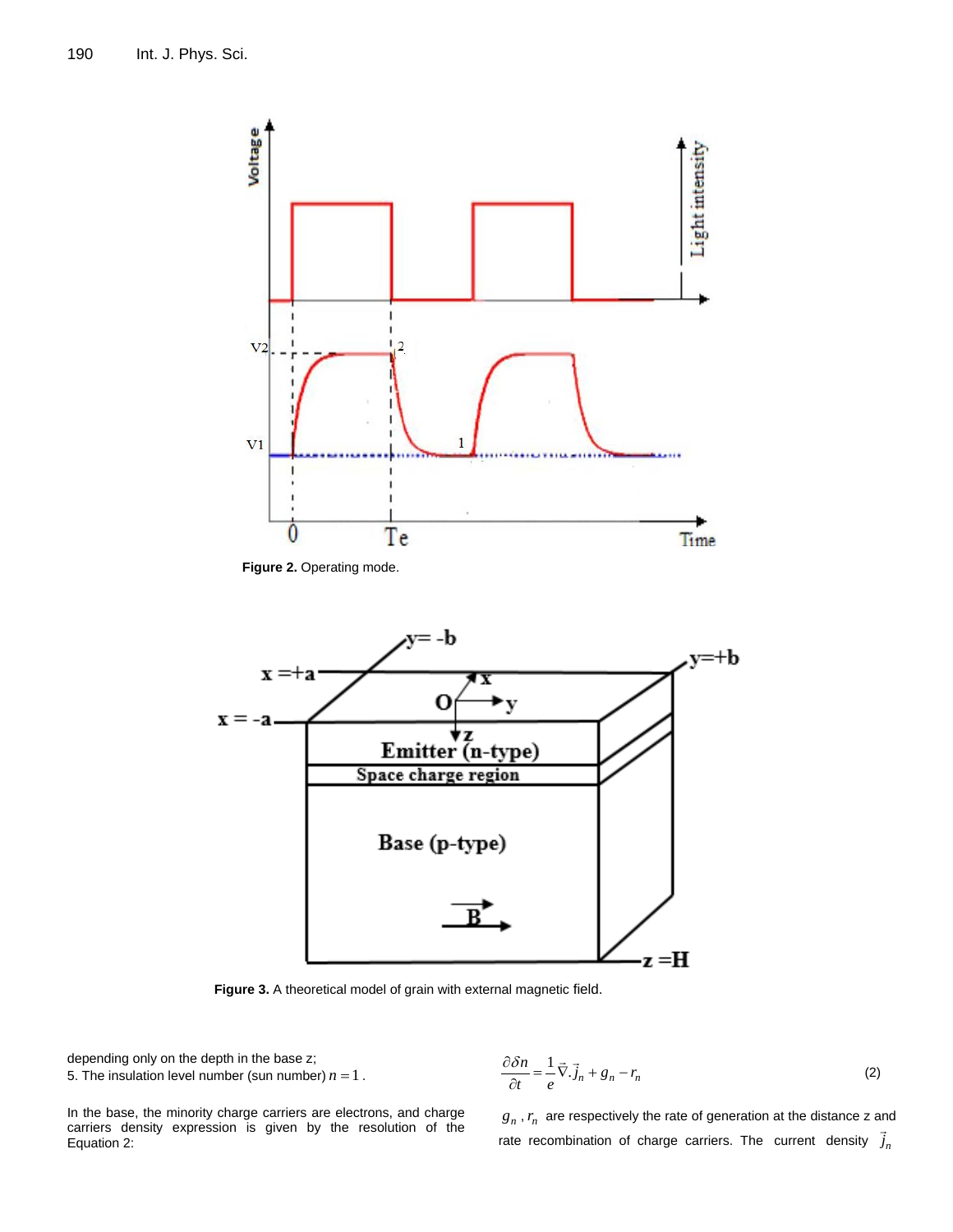expression is:

$$
\vec{j}_n = eD_n \vec{\nabla} \delta_n + e\mu_n \vec{E} - \mu_n \vec{j}_n \Delta \vec{B}
$$
 (3)

*E*  $\overline{\phantom{a}}$ is the electric field of the crystal lattice and  $\mu_n$  is the mobility of the electrons.

Substituting Equation (2) into (1) and taking into account the theory of quasi-neutrality of the base, the diffusion equation of the electrons in the base becomes:

$$
\frac{\partial \delta(x, y, z, t)}{\partial t} - D^* \left( \vec{\nabla} \delta(x, y, z, t) - \frac{\delta(x, y, z, t)}{L^*} \right) = g(x, y, z, t)
$$
 (4)

The presence of the magnetic field in our model leads to new values of carrier diffusion length L\* and carrier diffusion coefficient D\* expressions which depend on the magnetic field:

$$
D^* = \frac{D}{\theta} \tag{5}
$$

Magnetic field intensity is as a function of coefficient  $\theta$ .

The carriers' generation rate under multispectral light at the depth z in the base can be written by Expression 6:

$$
g(z,t) = \begin{cases} \sum_{n=1}^{3} a_m \exp(-b_m z) & \text{si } 0 \le t \le \text{Te} \\ 0 & \text{si } t \succ T e \end{cases}
$$
(6)

In this equation, coefficients  $a_m$  and  $b_m$  are the modeling coefficients of AM1.5 (Ba and Kane, 1995). Equation (1) is solved with the following boundaries conditions:

At junction  $z = 0$ 

$$
\left. \frac{\partial \delta(x, y, z, t)}{\partial z} \right|_{z=0} = \frac{Sf}{D^*} \delta(x, y, z = 0, t) \tag{7}
$$

At rear side  $z = H$ 

$$
\left. \frac{\partial \delta(x, y, z, t)}{\partial z} \right|_{z=H} = \frac{Sb}{D^*} \delta(x, y, z = H, t)
$$
 (8)

At surfaces limited by  $x = \pm a$  and  $y = \pm b$ 

$$
\frac{\partial \delta(x, y, z, t)}{\partial x}\Big|_{x=\pm a} = \pm \frac{Sgx}{D^*} \delta(x = \pm a, y, z, t)
$$
 (9)

$$
\left. \frac{\partial \delta(x, y, z, t)}{\partial y} \right|_{y = \pm b} = \pm \frac{Sgy}{D^*} \delta(x, y = \pm b, z, t)
$$
 (10)

*Sf* , *Sb* and *Sg* are recombination velocity of minority charge carriers respectively at surfaces  $z = 0$ ,  $z = H$  and  $x = \pm a$  (or  $y = \pm b$ ). a, b and H are the grain sizes as indicated on Figure 1.

A solution of Equation (1) is expressed according to Ba and Kane (1995).

$$
G = \sum_{i=1}^{+\infty} \sum_{j=1}^{+\infty} \sum_{k=1}^{+\infty} P_i P_j P_k \exp(-\beta(t-t))
$$
 (11)

Where:

$$
P_i = A_{k_i}^2 \cos(k_i x') \cos(k_i x)
$$
 (12)

$$
P_j = A_{l_j}^2 \cos\left(l^*_{j} y'\right) \cos\left(l^*_{j} y\right) \tag{13}
$$

$$
P_k = A_{\mu_k}^2 \cos(\mu_k z' + \varphi_k) \cos(\mu_k z + \varphi_k)
$$
 (14)

 $\beta^*$  and  $l_j^*$  are expressed by:

$$
\beta^* = D^* \left( k_{i}^2 + l_{j}^2 + \mu_{k}^2 + \frac{1}{L^*} \right)
$$
 (15)

$$
l^*_{\ j} = \frac{l_j}{\sqrt{\theta}}\tag{16}
$$

The expression (11) can write simply by the following equation:

$$
\delta_{1}(x, y, z, t) = \begin{bmatrix} B\sin(k_{i,1}a)\sin(\frac{l_{j,1}}{\sqrt{\theta}}b) \\ k_{i,1}\frac{l_{j,1}}{\sqrt{\theta}}\beta^{*} \\ \times \cos(k_{i,1}.x)\cdot\cos(\frac{l_{j,1}}{\sqrt{\theta}}y)\cos(\mu_{k,1}z + \varphi_{k,1}) \end{bmatrix} F_{0}(t)
$$
\n(17)

is the expression of carriers density. Where:  $B = 4.n.a_m.A_{k_{i,1}}^2.A_{l_{j,1}}^2.A_{\mu_{k,1}}^2$ 

$$
F_0(t) = (1 - \exp(-\beta^*Te)) \cdot \exp(-\beta^*(t - Te)) \tag{18}
$$

$$
K = \frac{a_m b_m}{b_m^2 + \mu_k^2} \left[ \frac{-\exp(-b_m H)\cos(\mu_k H + \varphi_k) + \cos(\varphi_k) + \mu_k}{\frac{\mu_k}{b_m} \exp(b_m H) \times \sin(\mu_k H + \varphi_k) - \frac{\mu_k}{b_m} \sin(\varphi_k)} \right]
$$
(19)

The values of  $A_{l_i}$  ,  $A_{l_j}$  and  $A_{\mu_k}$  are obtained by normalizing  $\ P_i$  ,  $P_i$  and  $P_k$ . The parameters  $k_i$ ,  $l_j$  and  $\mu_k$  are the Eigen values obtained from the boundaries conditions.  $\varphi_k$  is the initial phase and is determined by solving the Equation 20: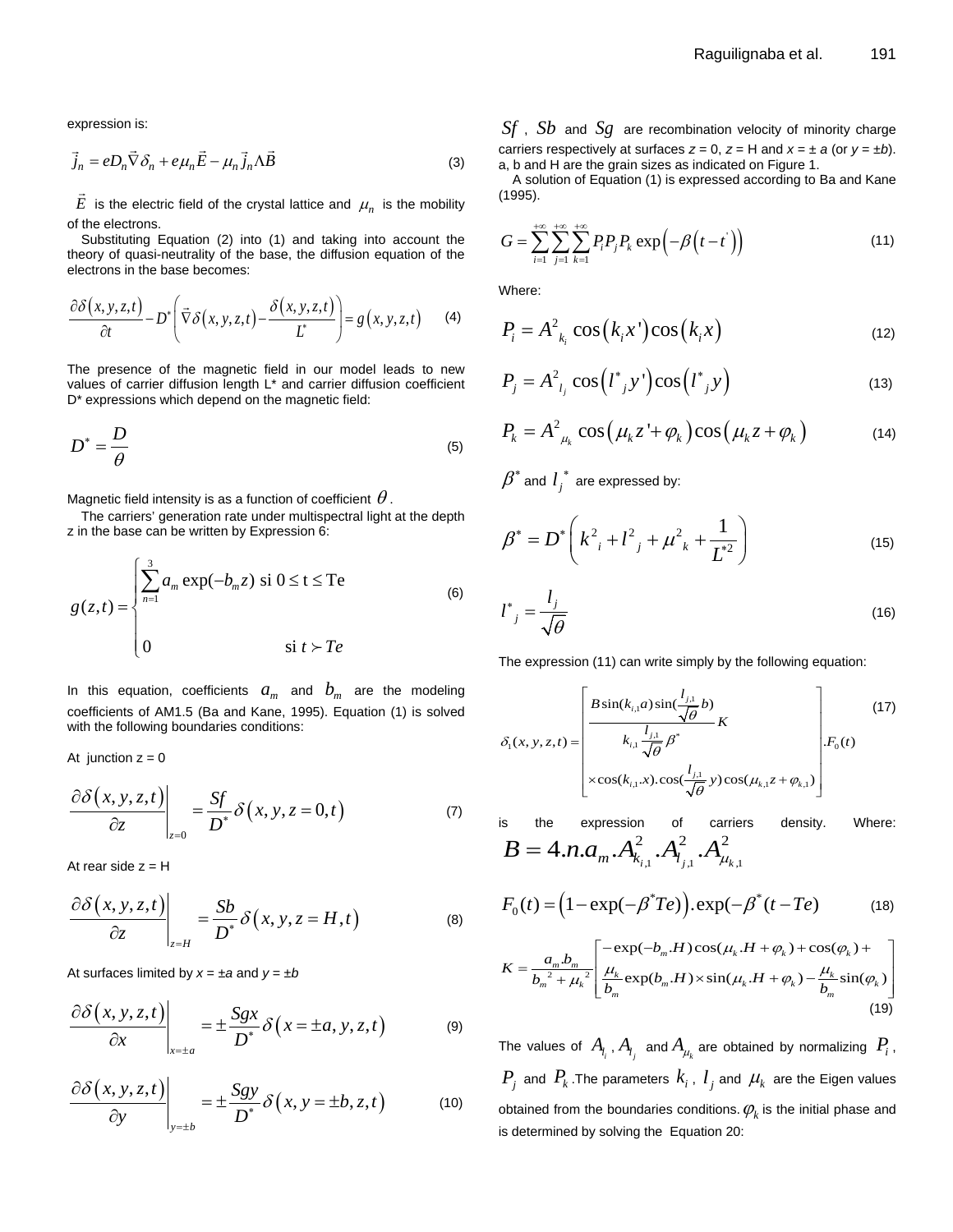$$
\tan\left(\mu_k H + \varphi_k\right) = \frac{Sb}{\mu_k D^*}
$$
\n(20)

The transient open circuit voltage decay is given by Equation 21:

$$
V(t) = VT Fv(k1; l*1; \mu1) r \exp(-\beta(t - Te))
$$
 (21)

where 
$$
r = \exp(\frac{\Delta V}{V_T}) - 1
$$
 and  $\Delta V = V_0 - V_F$  (22)

$$
Fv(k_1, l^*, \mu_1) = \frac{\Delta_0(0,0)}{\Delta(0,0)} \Big[ 1 - \exp\Big(-\beta^* \cdot Te\Big) \Big]
$$
 (23)

The quantities  $\Delta_0 (0,0)$  and  $\Delta(0,0)$  are defined by:

$$
\Delta_0(0,0) = \int_{-a-b}^{a} \int_{-a}^{b} Z_{111}(x, y, 0) dx dy
$$
 (24)

$$
\Delta(0,0) = \int_{-a-b}^{a} \int_{-b}^{b} d_{111}(x,y,0) \, dx \, dy \tag{25}
$$

 $Z_{111}(x, y, 0)$  and  $d_{111}(x, y, 0)$  are respectively the spatial component of  $\delta(x, y, z, t)$  and the minority carrier density during illumination phase.

$$
l^*_{1} = \frac{l_1}{\sqrt{\theta}}\tag{26}
$$

According to expression (21), we have two types of open circuit voltage decay:

$$
\text{if } Fv(k_1; l^*_{1}; \mu_1) r \exp\left(-\beta^*(t - Te)\right) \prec\prec 1
$$

The time dependent open voltage decay become:

$$
V(t) = V_T \left[ -\beta^* \left( t - Te \right) + \ln \left( 1 + F_V \left( k_1; l^*_{\perp}; \mu_1 \right) \right) r \right]
$$
 (27)

This expression of transient voltage is a linear function of the time with a negative slope  $-V_x\beta^*$  if

$$
\text{ with } \quad \text{ a } \quad \text{negative } \quad \text{ slope} - v_T \text{,}
$$
\n
$$
Fv(k_1; l^*_{\!1}; \mu_1) r \exp\left(-\beta^*(t - Te)\right) \prec\prec 1
$$

Samply,  $V(t)$  becomes:

$$
V(t) = VT Fv(k1; t*1; \mu1) r \exp(-\beta(t - Te))
$$
 (28)

 $V(t)$  is a time dependent decay exponential function.

## **RESULTS AND DISCUSSION**

## **Effective lifetime of minority charge carriers' measurement**

The approach employed in the study is based on the linear approximation of the transient voltage decay because in low injection there are no impedance effects (Muralidharan and Jain, 1982). Figure 4 presents the different regions of transient voltage decay curve.

The linear decay zone of the curve was identified, then, a fit was applied on this zone and a linear regression line was obtained with it equation expression illustrated by Figure 5. In Figure 5, the linear regression equation is established with a good correlation coefficient R. The slope m of this linear regression line is related to the effective lifetime of minority charge carriers by expression 28.

$$
|m| = \frac{V_T}{\tau_{\text{eff}}} \tag{28}
$$

m is the slope of transient voltage decay curve,  $V<sub>T</sub>$  is the thermic voltage, and  $\tau_{\text{eff}}$  indicates charge carrier effective lifetime value.

## **Magnetic effects on effective carriers lifetime**

After registration data with the digital scope, the signal of the transient response was remade. Then, the curves of transient voltage decay were gotten for various magnetic field values. Just one example of the transient voltage curves obtained was shown here (Figure 6). The figure shows two forms of decay: Linear decay and exponential decay. After analysis, it is indicated that the linear region is major than the linear zone (75 against 25%). Ideal types of open circuit transient voltage decay according to Dhariwal and Vasu (1981) and Mahan et al. (1979) was gotten. Additionally, this zone of the curve doesn't present capacitance effects in reference to Dhariwal and Vasu (1981), Mohammad (1987) and Diasso et al. (2020b).

## **Theoretical results**

The theoretical results obtained from a linear fit are given in Table 1. The observation of the precedent table of theoretical results shows the decrease in charge carrier's effective lifetime is a function of magnetic field.

#### **Experimental results**

The experimental results of all transient voltage decay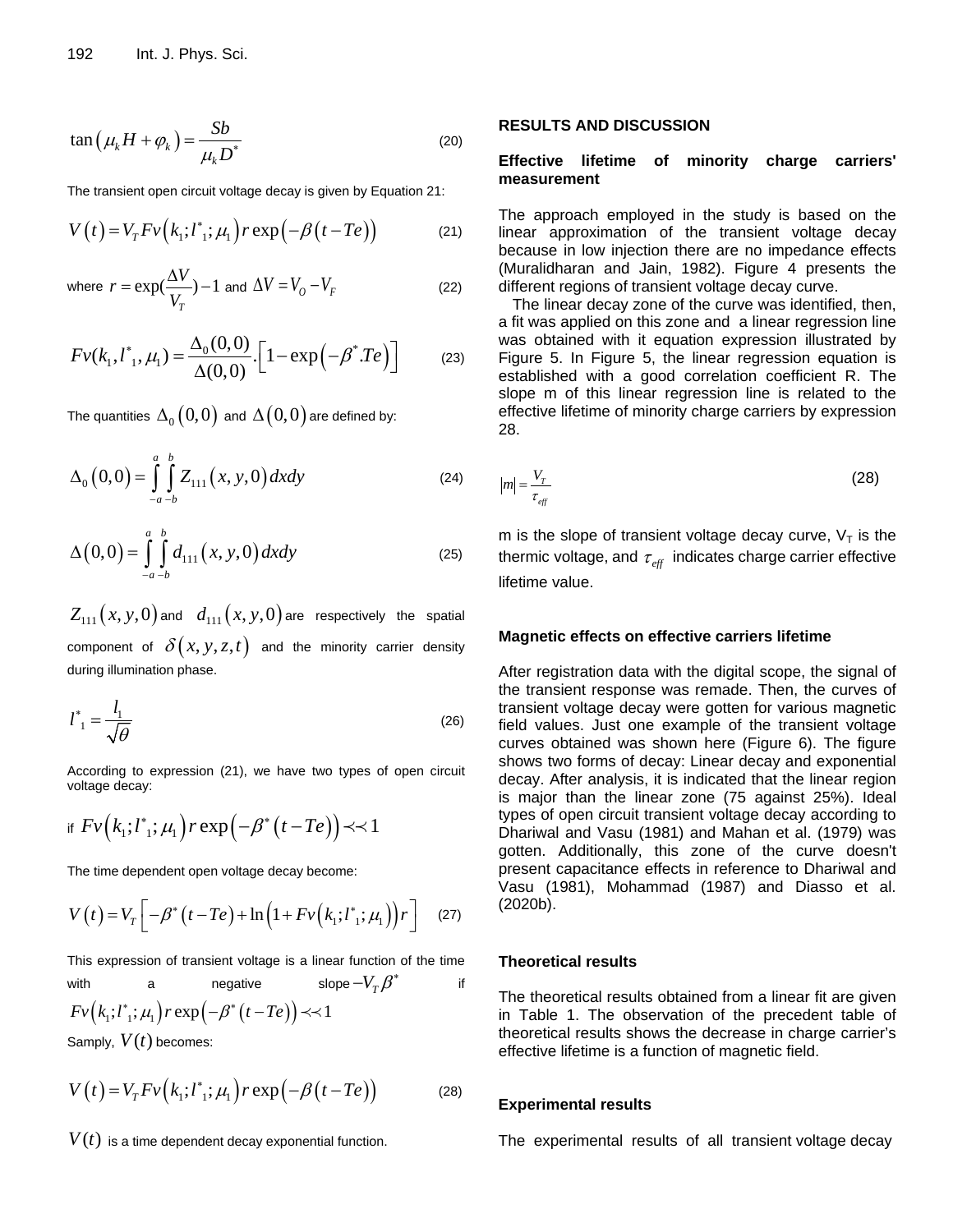

**Figure 4.** Different regions of transient voltage decay.



**Figure 5.** A linear regression line with it equation.

curves linear fitting obtained are given in Table 2.

We remark that the results indicate the decrease of charge carrier's effective lifetime theoretical or experimental values versus magnetic field.

The analysis of the two types of results present a decrease in effective charge carrier's lifetime with the increase in magnetic field.

The increase in magnetic field creates the decrease in diffusion length and diffusion coefficient. This reduction of diffusion length and diffusion coefficient induce fast minority charge carriers' recombination reducing distance and time during recombination when the magnetic field increases. Also, the extension of space charge region width is, an increase in a function of magnetic field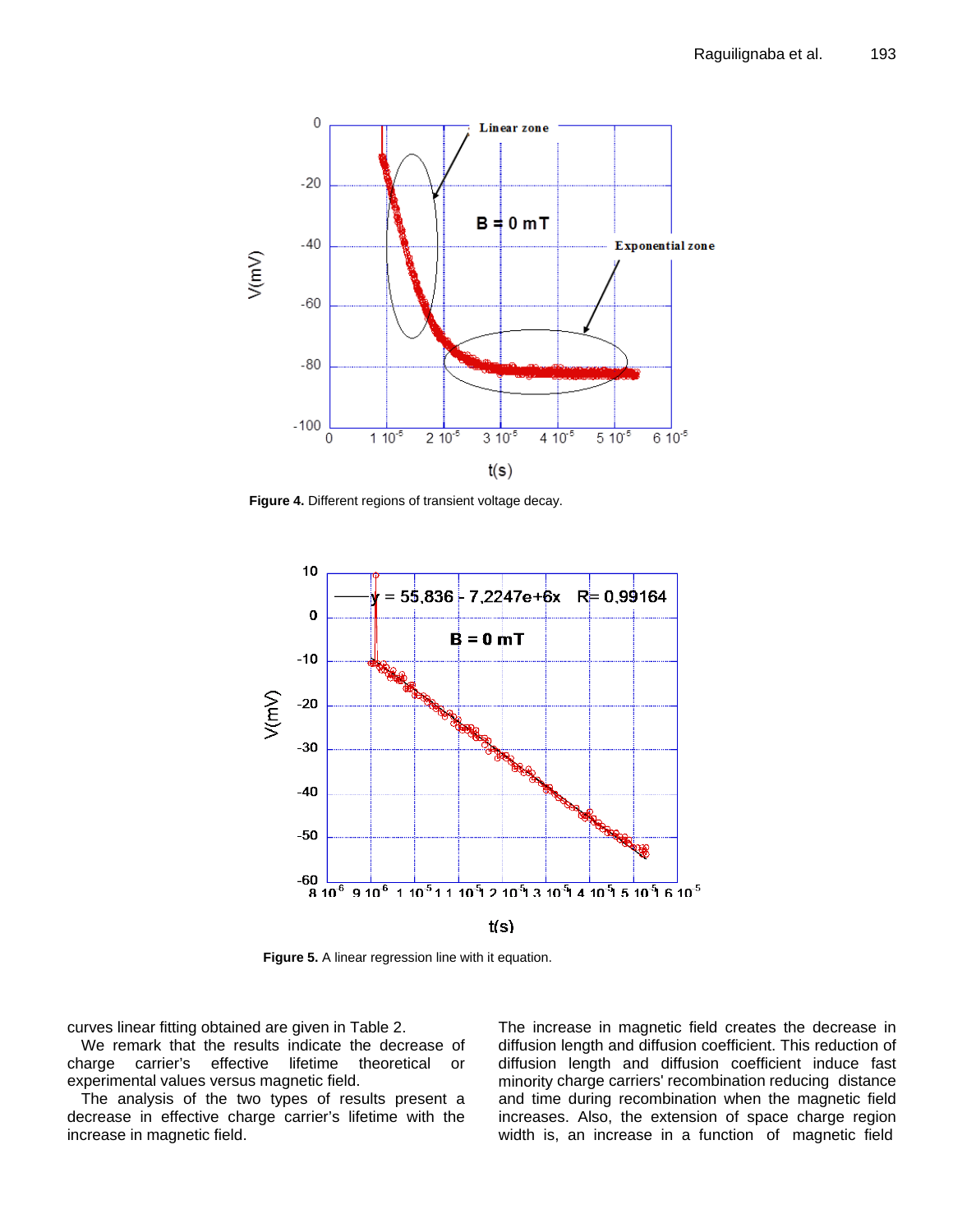

**Figure 6.** Transient voltage decay B=0.040 mT.

**Table 1.** Theoretical effective lifetime value versus magnetic field values.

| Magnetic values, B (mT)  |      | 0.02 | 0.03 | 0.05 | 0.07 | 0.8  | 0.10 | 0.12 |
|--------------------------|------|------|------|------|------|------|------|------|
| Effective Lifetime (µs)  | 4.33 | 4.26 |      |      | 4.03 |      | 3.46 | 3.25 |
| Corelation coefficient R | 98.ر | 96.ر | 97.  | 97.( | 0.95 | 0.98 | 0.96 | 0.99 |

Table 1. Experimental effective lifetime values versus magnetic field values.

| $\mathbf{B}(mT)$            |      | 0.010 | 0.015 | 0.020 | 0.030 | 0.035 | 0.040 | 0.045 |
|-----------------------------|------|-------|-------|-------|-------|-------|-------|-------|
| $\tau_{\text{effL}}(\mu s)$ | 3.60 | 3.60  | 3.32  | 3.24  | 02. ا | 01.،  | 00،،  | 00. ا |
| $R_F$                       | 0.99 | 0.99  | 0.98  | 0.96  | 0.96  | 0.97  | 0.98  | 0.94  |

traduces an important disappearance of charge carriers and therefore the strong reduction of effective charge carriers lifetime. The comparison of theoretical results and experimental results show the decay of the charge carries effective lifetime with the increase of magnetic field. So the two types of results are in good agreement qualitatively.

## **Conclusion**

In this paper, theoretical study and experimental study were conducted. For this study, the theoretical approach and the experimental set up are presented. The list of experimental set-up material and experimental conditions are described. Firstly, theoretically, a three dimensional approach of electrons diffusion in the p region of a polycrystalline silicon solar cell is presented when solar cell is front side illuminated by a pulsed light versus external magnetic field. The expressions of charge carriers density and transient voltage decay are established. Secondly, we pointed out a simple and reliable experimental and theoretical technic to measure effective charge carriers' lifetime. Thirdly, the effects of magnetic field on charge carriers' effective lifetime are presented and analyzed.

## **CONFLICT OF INTERESTS**

The authors have not declared any conflict of interests.